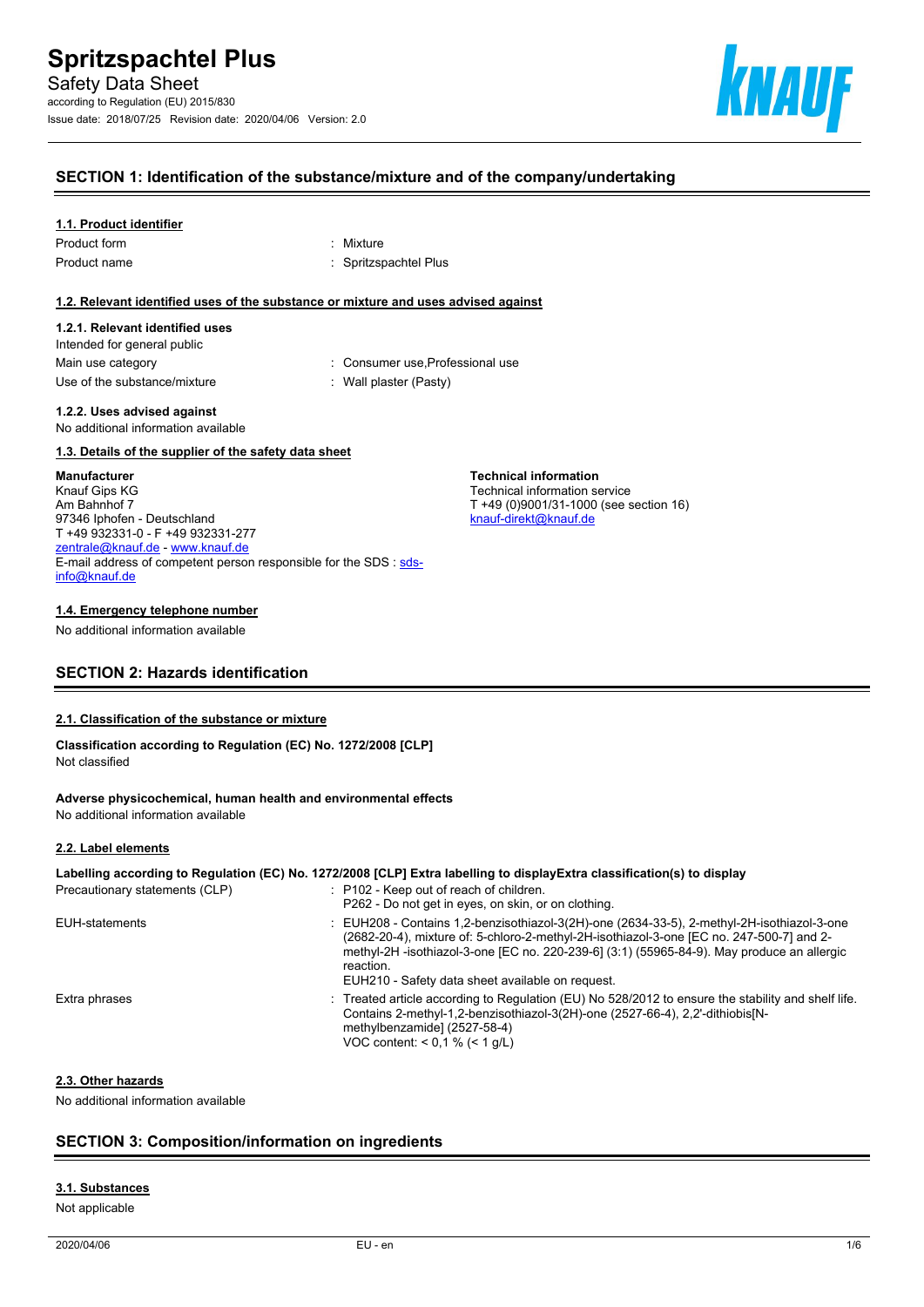Safety Data Sheet

according to Regulation (EU) 2015/830



## **3.2. Mixtures**

This mixture does not contain any substances to be mentioned according to the criteria of section 3.2 of REACH Annex II

| <b>SECTION 4: First aid measures</b>                                                                                                                                                                 |                                                                                                                                                                                                                                                                     |
|------------------------------------------------------------------------------------------------------------------------------------------------------------------------------------------------------|---------------------------------------------------------------------------------------------------------------------------------------------------------------------------------------------------------------------------------------------------------------------|
| 4.1. Description of first aid measures<br>First-aid measures after inhalation<br>First-aid measures after skin contact<br>First-aid measures after eye contact<br>First-aid measures after ingestion | : Remove person to fresh air and keep comfortable for breathing.<br>Wash skin with plenty of water.<br>: Rinse eyes with water as a precaution. Get medical advice/attention.<br>: Call a poison center or a doctor if you feel unwell. Rinse mouth out with water. |
| 4.2. Most important symptoms and effects, both acute and delayed<br>No additional information available                                                                                              |                                                                                                                                                                                                                                                                     |
| 4.3. Indication of any immediate medical attention and special treatment needed<br>Treat symptomatically.                                                                                            |                                                                                                                                                                                                                                                                     |
| <b>SECTION 5: Firefighting measures</b>                                                                                                                                                              |                                                                                                                                                                                                                                                                     |
| 5.1. Extinguishing media<br>Suitable extinguishing media                                                                                                                                             | : Water spray. Dry powder. Foam.                                                                                                                                                                                                                                    |
| 5.2. Special hazards arising from the substance or mixture<br>Hazardous decomposition products in case of<br>fire                                                                                    | : Toxic fumes may be released.                                                                                                                                                                                                                                      |
| 5.3. Advice for firefighters<br>Protection during firefighting                                                                                                                                       | : Do not attempt to take action without suitable protective equipment. Self-contained breathing<br>apparatus. Complete protective clothing.                                                                                                                         |
| <b>SECTION 6: Accidental release measures</b>                                                                                                                                                        |                                                                                                                                                                                                                                                                     |
| 6.1. Personal precautions, protective equipment and emergency procedures                                                                                                                             |                                                                                                                                                                                                                                                                     |
| 6.1.1. For non-emergency personnel<br><b>Emergency procedures</b>                                                                                                                                    | : Ventilate spillage area.                                                                                                                                                                                                                                          |
| 6.1.2. For emergency responders<br>Protective equipment                                                                                                                                              | : Do not attempt to take action without suitable protective equipment. For further information<br>refer to section 8: "Exposure controls/personal protection".                                                                                                      |
| 6.2. Environmental precautions<br>Avoid release to the environment.                                                                                                                                  |                                                                                                                                                                                                                                                                     |
| 6.3. Methods and material for containment and cleaning up                                                                                                                                            |                                                                                                                                                                                                                                                                     |
| Methods for cleaning up                                                                                                                                                                              | : Take up liquid spill into absorbent material.                                                                                                                                                                                                                     |
| Other information                                                                                                                                                                                    | : Dispose of materials or solid residues at an authorized site.                                                                                                                                                                                                     |
| 6.4. Reference to other sections                                                                                                                                                                     |                                                                                                                                                                                                                                                                     |
| For further information refer to section 13.                                                                                                                                                         |                                                                                                                                                                                                                                                                     |
| <b>SECTION 7: Handling and storage</b>                                                                                                                                                               |                                                                                                                                                                                                                                                                     |
| 7.1. Precautions for safe handling                                                                                                                                                                   |                                                                                                                                                                                                                                                                     |
| Precautions for safe handling                                                                                                                                                                        | : Ensure good ventilation of the work station. Wear personal protective equipment.                                                                                                                                                                                  |
| Hygiene measures                                                                                                                                                                                     | Do not eat, drink or smoke when using this product. Always wash hands after handling the<br>product.                                                                                                                                                                |
| 7.2. Conditions for safe storage, including any incompatibilities                                                                                                                                    |                                                                                                                                                                                                                                                                     |
| Storage conditions                                                                                                                                                                                   | : Store in a well-ventilated place. Keep cool.                                                                                                                                                                                                                      |

| Storage conditions        | Store in a well-ventilated place. Reep cool.                |     |
|---------------------------|-------------------------------------------------------------|-----|
| Heat and ignition sources | . KEEP SUBSTANCE AWAY FROM: heat sources. ignition sources. |     |
| 2020/04/06 (Version: 2.0) | EU - en                                                     | 2/6 |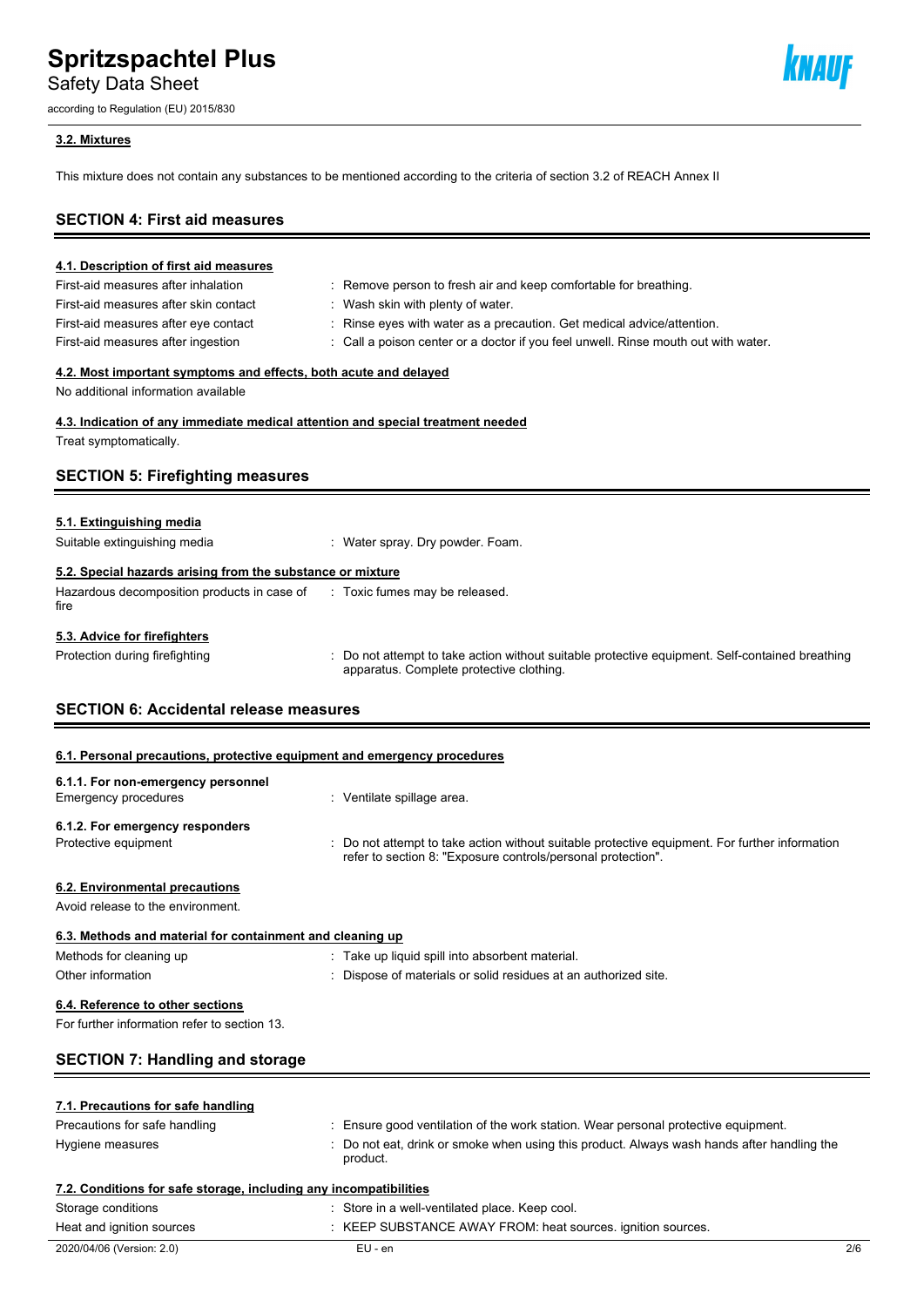Safety Data Sheet

according to Regulation (EU) 2015/830



## **7.3. Specific end use(s)**

No additional information available

## **SECTION 8: Exposure controls/personal protection**

#### **8.1. Control parameters**

No additional information available

## **8.2. Exposure controls**

## **Appropriate engineering controls:**

Ensure good ventilation of the work station.

#### **Hand protection:**

#### Protective gloves

| Type                             | Material             | Permeation | Thickness (mm) | Penetration | Standard |
|----------------------------------|----------------------|------------|----------------|-------------|----------|
| Impermeable<br>protective gloves | Nitrile rubber (NBR) |            |                |             |          |

#### **Eye protection:**

| <b>Type</b>                                       | Use                                                                    | <b>Characteristics</b> | Standard |
|---------------------------------------------------|------------------------------------------------------------------------|------------------------|----------|
| Safety glasses with side shields                  | Use splash goggles when eye<br>contact due to splashing is<br>possible |                        |          |
| In case of dust production:<br>protective goggles |                                                                        |                        |          |

## **Skin and body protection:**

Wear suitable protective clothing

#### **Respiratory protection:**

In case of insufficient ventilation, wear suitable respiratory equipment

| <b>Device</b>             | <b>Filter type</b> | Condition                                                                                           | Standard |
|---------------------------|--------------------|-----------------------------------------------------------------------------------------------------|----------|
| Dust formation: dust mask | Type P2            | Breathing apparatus needed only<br>when dust is formed, Milling,<br>grinding and similar activities |          |



#### **Environmental exposure controls:**

Avoid release to the environment.

## **SECTION 9: Physical and chemical properties**

#### **9.1. Information on basic physical and chemical properties**

| Physical state                             | : Liquid              |
|--------------------------------------------|-----------------------|
| Appearance                                 | : Pasty.              |
| Colour                                     | : light cream. white. |
| Odour                                      | : odourless.          |
| Odour threshold                            | : No data available   |
| рH                                         | $:7 - 9$              |
| Relative evaporation rate (butylacetate=1) | : No data available   |
| Melting point                              | . No data available   |
| Freezing point                             | : No data available   |
| Boiling point                              | : No data available   |
|                                            |                       |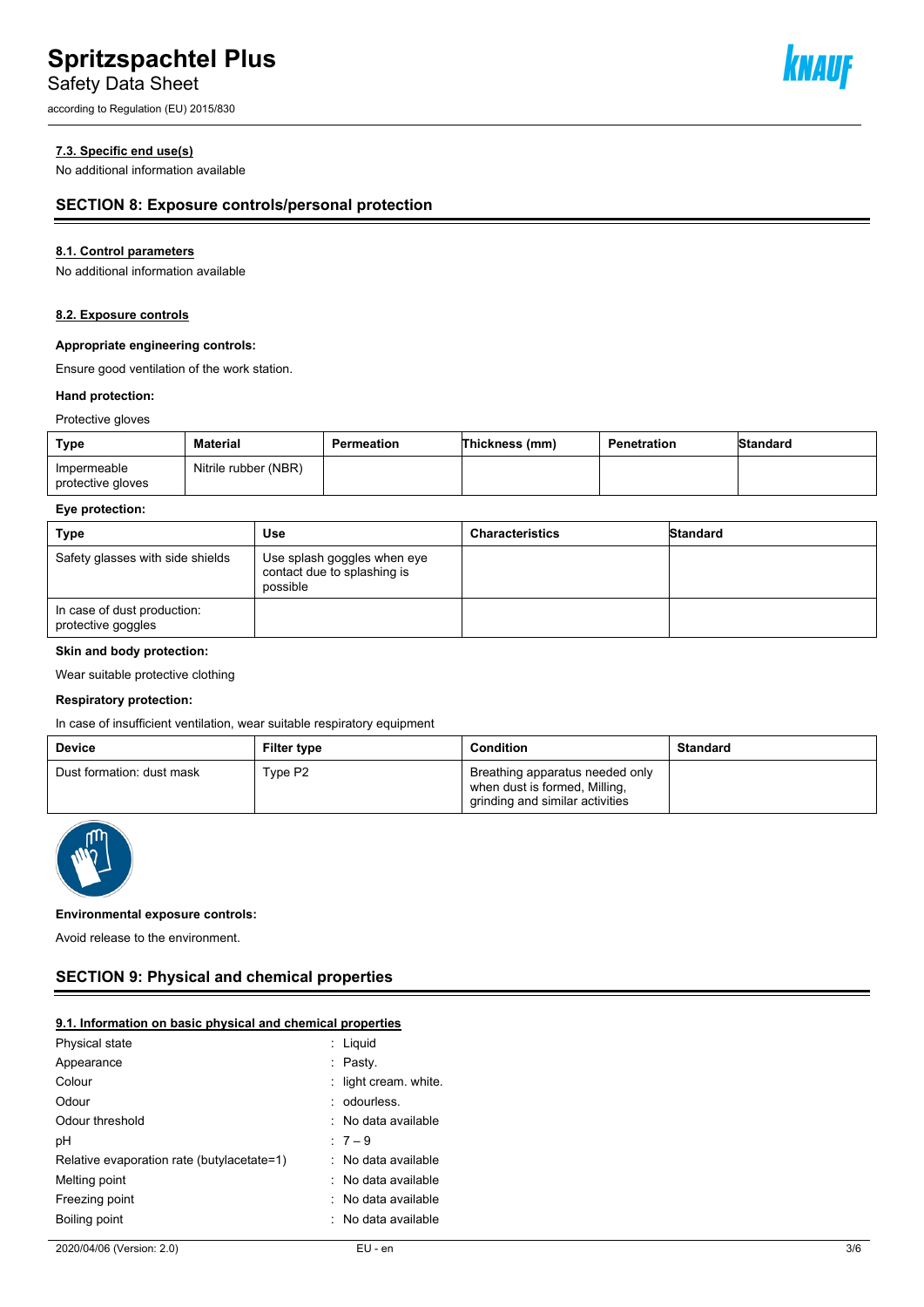Safety Data Sheet

according to Regulation (EU) 2015/830



| Flash point                                     | No data available             |
|-------------------------------------------------|-------------------------------|
| Auto-ignition temperature                       | Not self-igniting             |
| Decomposition temperature                       | No data available             |
| Flammability (solid, gas)                       | No data available             |
| Vapour pressure                                 | No data available             |
| Relative vapour density at 20 °C                | No data available             |
| Relative density                                | No data available             |
| Density                                         | $1.2 - 1.4$ g/cm <sup>3</sup> |
| Solubility                                      | Water: 55 - 75 %              |
| Partition coefficient n-octanol/water (Log Pow) | No data available             |
| Viscosity, kinematic                            | No data available             |
| Viscosity, dynamic                              | No data available             |
| <b>Explosive properties</b>                     | Product is not explosive.     |
| Oxidising properties                            | Not oxidising.                |
| <b>Explosive limits</b>                         | No data available             |
| 9.2. Other information                          |                               |
|                                                 |                               |
| VOC content                                     | : $< 0.1 \% (< 1 g/L)$        |

## **SECTION 10: Stability and reactivity**

## **10.1. Reactivity**

The product is non-reactive under normal conditions of use, storage and transport.

#### **10.2. Chemical stability**

Stable under normal conditions.

## **10.3. Possibility of hazardous reactions**

No dangerous reactions known under normal conditions of use.

#### **10.4. Conditions to avoid**

None under recommended storage and handling conditions (see section 7).

#### **10.5. Incompatible materials**

No additional information available

## **10.6. Hazardous decomposition products**

Under normal conditions of storage and use, hazardous decomposition products should not be produced.

## **SECTION 11: Toxicological information**

## **11.1. Information on toxicological effects**

| Acute toxicity                    | Not classified                |
|-----------------------------------|-------------------------------|
| Skin corrosion/irritation         | Not classified<br>$pH: 7 - 9$ |
| Serious eye damage/irritation     | Not classified<br>pH: 7 - 9   |
| Respiratory or skin sensitisation | . Not classified              |
| Germ cell mutagenicity            | . Not classified              |
| Carcinogenicity                   | : Not classified              |
| Reproductive toxicity             | Not classified                |
| STOT-single exposure              | Not classified                |
| STOT-repeated exposure            | : Not classified              |
| Aspiration hazard                 | : Not classified              |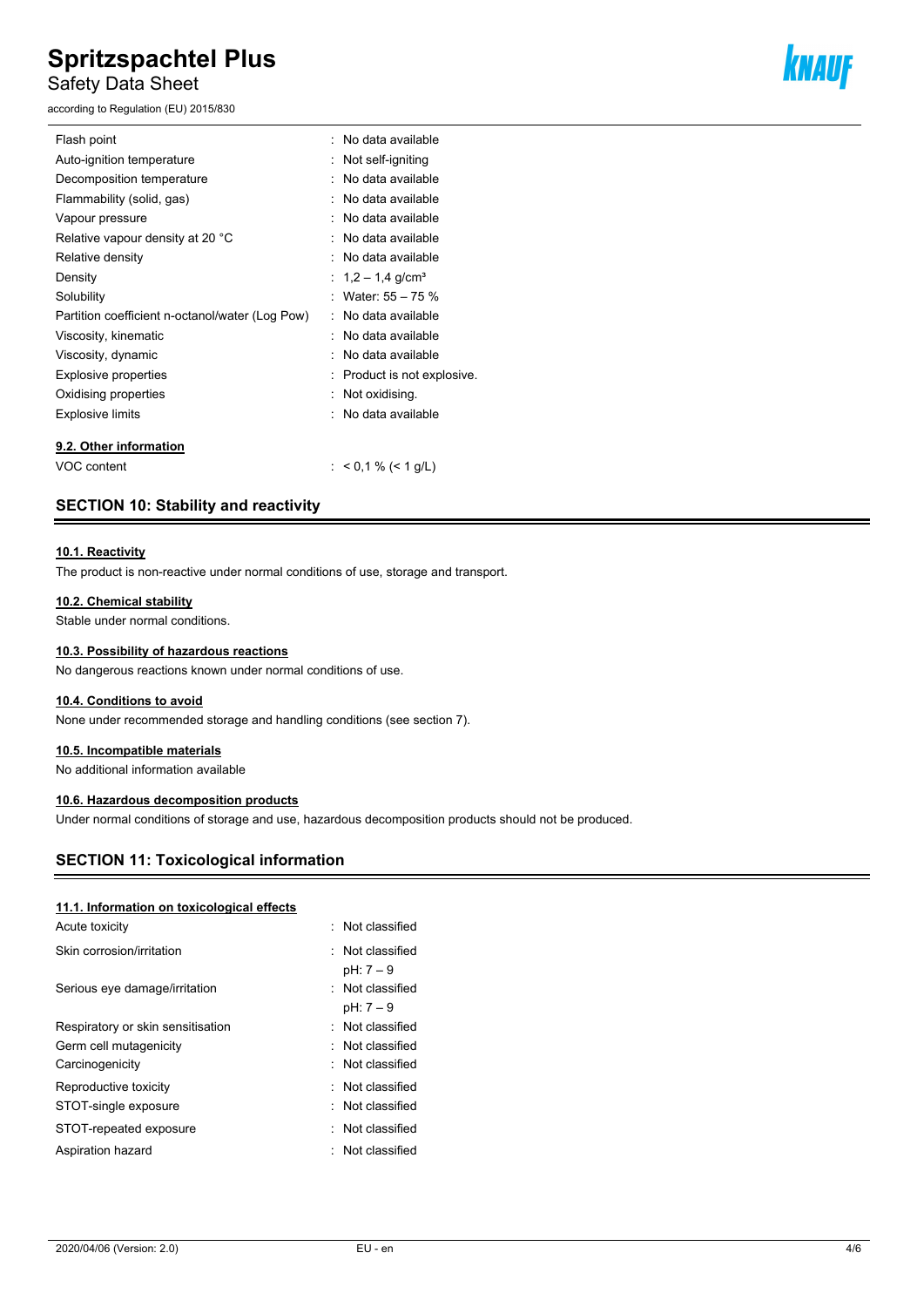Safety Data Sheet

according to Regulation (EU) 2015/830

## **SECTION 12: Ecological information**

## **12.1. Toxicity**

No additional information available

## **12.2. Persistence and degradability**

No additional information available

## **12.3. Bioaccumulative potential**

No additional information available

**12.4. Mobility in soil** No additional information available

## **12.5. Results of PBT and vPvB assessment**

No additional information available

## **12.6. Other adverse effects**

No additional information available

## **SECTION 13: Disposal considerations**

**SECTION 14: Transport information**

## **13.1. Waste treatment methods**

European List of Waste (LoW) code : 17 09 04 - mixed construction and demolition wastes other than those mentioned in 17 09 01,

Waste treatment methods : Dispose of contents/container in accordance with licensed collector's sorting instructions.

17 09 02 and 17 09 03

| <b>ADR</b>                       | <b>IMDG</b>    | <b>IATA</b>    | <b>ADN</b>     | <b>RID</b>     |
|----------------------------------|----------------|----------------|----------------|----------------|
| 14.1. UN number                  |                |                |                |                |
| Not applicable                   | Not applicable | Not applicable | Not applicable | Not applicable |
| 14.2. UN proper shipping name    |                |                |                |                |
| Not applicable                   | Not applicable | Not applicable | Not applicable | Not applicable |
| 14.3. Transport hazard class(es) |                |                |                |                |
| Not applicable                   | Not applicable | Not applicable | Not applicable | Not applicable |
| Not applicable                   | Not applicable | Not applicable | Not applicable | Not applicable |
| 14.4. Packing group              |                |                |                |                |
| Not applicable                   | Not applicable | Not applicable | Not applicable | Not applicable |
| 14.5. Environmental hazards      |                |                |                |                |
| Not applicable                   | Not applicable | Not applicable | Not applicable | Not applicable |

## **14.6. Special precautions for user**

**- Overland transport** Not applicable

**- Transport by sea** Not applicable

**- Air transport** Not applicable

**- Inland waterway transport** Not applicable

**- Rail transport** Not applicable